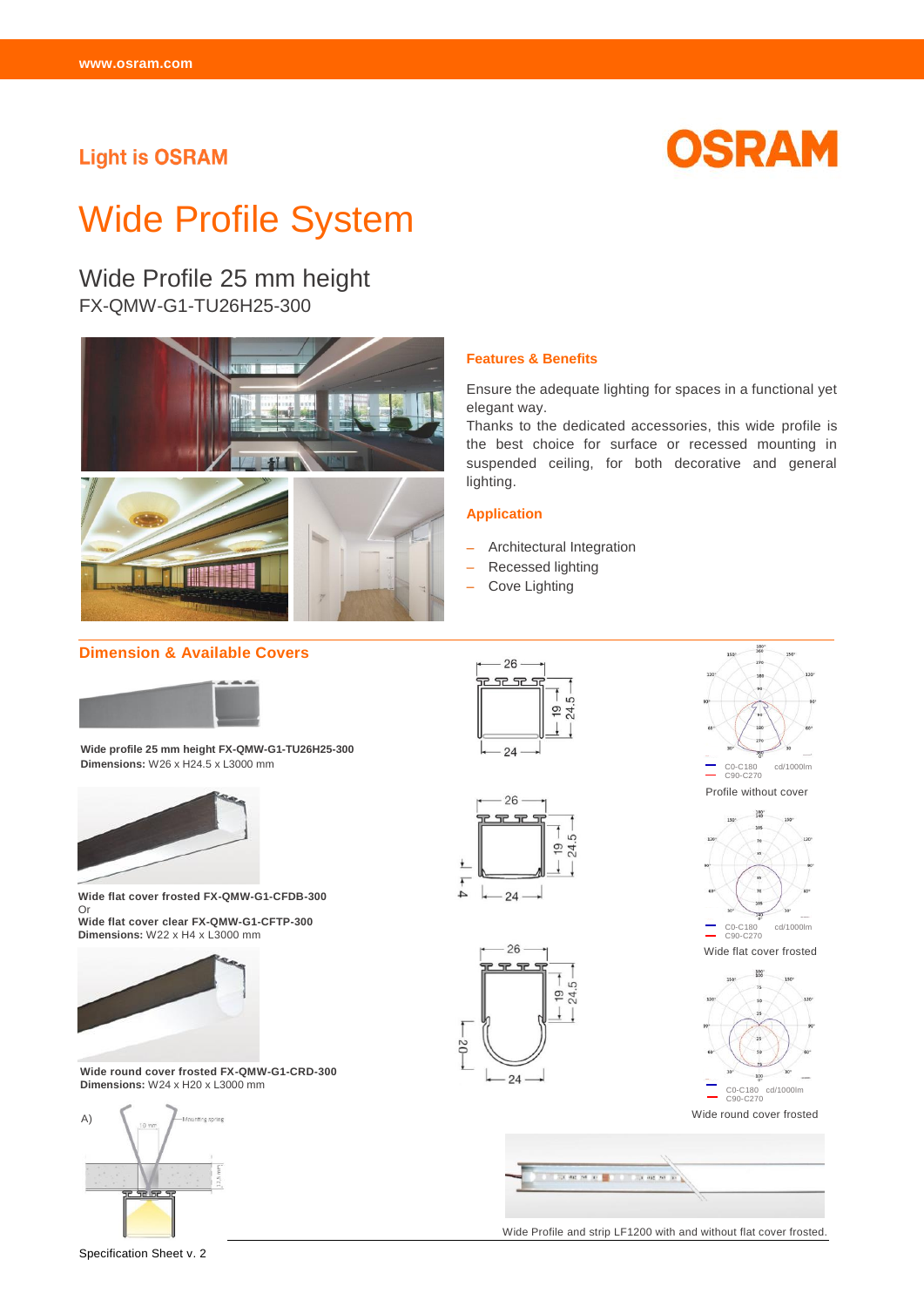## **Electrical & Output data**

|   | <b>Profile &amp; LED Strip Compatibility</b> |        |       |                          |                          |                          |                             |                          |                          |  |  |  |
|---|----------------------------------------------|--------|-------|--------------------------|--------------------------|--------------------------|-----------------------------|--------------------------|--------------------------|--|--|--|
|   | <b>LED Strip White IP00</b>                  |        |       | <b>LF500</b>             | <b>LF800S</b>            | <b>LF1200</b>            | <b>LF2000</b>               | LF3000                   | <b>LF4000</b>            |  |  |  |
|   | <b>Color Temperature</b>                     |        |       |                          |                          |                          | Luminous Flux $(lm/m)^{-1}$ |                          |                          |  |  |  |
|   | 820                                          | 2000 K | White | $\overline{\phantom{a}}$ | ٠                        | 700                      | 1155                        | 1750                     | $\overline{\phantom{a}}$ |  |  |  |
| O | 822                                          | 2200 K | White | 308                      | 518                      | $\overline{\phantom{a}}$ | ٠                           | ٠                        | $\overline{a}$           |  |  |  |
|   | 824                                          | 2400 K | White | $\overline{\phantom{a}}$ | $\overline{\phantom{a}}$ | 840                      | 1400                        | 2100                     | $\overline{\phantom{a}}$ |  |  |  |
|   | 825                                          | 2500 K | White | 336                      | 560                      | $\overline{\phantom{a}}$ | $\sim$                      | ٠                        | ٠                        |  |  |  |
|   | 827                                          | 2700 K | White | 336                      | 560                      | 840                      | 1400                        | 2100                     | 2625                     |  |  |  |
|   | 830                                          | 3000 K | White | 364                      | 560                      | 840                      | 1400                        | 2100                     | 2625                     |  |  |  |
|   | 835                                          | 3500 K | White | 364                      | 560                      | $\overline{\phantom{a}}$ | $\overline{\phantom{a}}$    |                          | $\overline{\phantom{a}}$ |  |  |  |
| C | 840                                          | 4000 K | White | 364                      | 560                      | 840                      | 1400                        | 2100                     | 2695                     |  |  |  |
|   | 850                                          | 5000 K | White | $\overline{\phantom{a}}$ | $\sim$                   | 840                      | 1400                        | 2100                     | 2695                     |  |  |  |
|   | 865                                          | 6500 K | White | 364                      | 560                      | 840                      | 400                         | 2100                     | 2695                     |  |  |  |
|   | CRI 90 922                                   | 2200 K | White | 252                      | 385                      | $\overline{\phantom{a}}$ | $\overline{\phantom{a}}$    |                          | $\overline{\phantom{a}}$ |  |  |  |
|   | CRI 90 927                                   | 2700 K | White | 280                      | 434                      | 770                      | 1260                        | 1890                     | $\overline{\phantom{a}}$ |  |  |  |
|   | <b>CRI 90 930</b>                            | 3000 K | White | 280                      | 434                      | 840                      | 1400                        | 2100                     | $\overline{\phantom{a}}$ |  |  |  |
|   | CRI 90 935                                   | 3500 K | White | 308                      | 476                      | ٠                        | $\overline{\phantom{a}}$    | $\overline{\phantom{a}}$ | ٠                        |  |  |  |
|   | CRI 90 940                                   | 4000 K | White | 308                      | 476                      | 840                      | 1400                        | 2100                     | $\overline{\phantom{a}}$ |  |  |  |
|   | CRI 90 965                                   | 6500 K | White | 308                      | 476                      |                          | $\overline{\phantom{a}}$    | $\overline{\phantom{a}}$ | $\overline{a}$           |  |  |  |

|           | <b>LED Strip Special White IP00</b> |                    |         | <b>LF1200</b><br><b>SW</b> | <b>LF1200</b><br><b>TW</b> | <b>LF2000</b><br><b>SW</b> | <b>LF2000</b><br><b>TW</b> | <b>LF3000</b><br><b>SW</b> | LF3000<br><b>TW</b>      | <b>LF3000</b><br><b>TWW</b> |
|-----------|-------------------------------------|--------------------|---------|----------------------------|----------------------------|----------------------------|----------------------------|----------------------------|--------------------------|-----------------------------|
|           | <b>Color Temperature</b>            |                    |         |                            |                            |                            |                            | Luminous Flux (Im/m) 1     |                          |                             |
|           | CRI 90 930                          | 3000 K             | White   | 840                        | $\overline{a}$             | 1400                       | $\overline{\phantom{0}}$   | 2100                       | $\overline{a}$           | $\overline{a}$              |
|           | CRI 90 940                          | 4000 K             | White   | 840                        | $\overline{\phantom{a}}$   | 1400                       |                            | 2100                       | $\overline{\phantom{a}}$ | $\overline{\phantom{a}}$    |
|           | <b>TW</b>                           | $2700 -$           | Dynamic | $\overline{\phantom{a}}$   | 840                        | $\overline{\phantom{a}}$   | 1400                       | $\overline{\phantom{0}}$   | 2100                     | $\overline{\phantom{a}}$    |
|           |                                     | 6500 K             | White   |                            |                            |                            |                            |                            |                          |                             |
| $\bullet$ | <b>TWW</b>                          | 2200/2500- Dynamic |         | $\overline{\phantom{a}}$   | $\overline{\phantom{a}}$   | $\overline{a}$             | $\sim$                     | $\overline{a}$             | $\overline{a}$           | 2100                        |
|           |                                     | 6500K              | White   |                            |                            |                            |                            |                            |                          |                             |

|           | <b>LED Strip Color IP00</b> |             |             | <b>LF05A2</b> | <b>LF200C</b>            | LF05CE                   | LF05CA2                  | LF700RGBW                | LF71300RGBW              |  |  |
|-----------|-----------------------------|-------------|-------------|---------------|--------------------------|--------------------------|--------------------------|--------------------------|--------------------------|--|--|
|           | <b>Color Wave length</b>    |             |             |               | Luminous Flux (Im/m)     |                          |                          |                          |                          |  |  |
|           | R                           | 625         | Red         | 84            | $\overline{\phantom{a}}$ | $\overline{a}$           | $\overline{\phantom{a}}$ | $\overline{\phantom{a}}$ | $\overline{\phantom{0}}$ |  |  |
|           | G                           | 525         | Green       | 126           | $\overline{\phantom{a}}$ | $\overline{\phantom{a}}$ | $\overline{\phantom{a}}$ | $\sim$                   | $\overline{\phantom{a}}$ |  |  |
|           | B                           | 467         | <b>Blue</b> | 56            | $\overline{\phantom{a}}$ | $\overline{a}$           | $\sim$                   | $\sim$                   | $\overline{a}$           |  |  |
|           |                             | 587         | Yellow      | 77            | $\overline{\phantom{a}}$ | $\overline{\phantom{a}}$ | $\sim$                   | $\sim$                   | $\overline{\phantom{a}}$ |  |  |
|           | O                           | 602         | Orange      | 91            | $\overline{\phantom{a}}$ | $\overline{a}$           | $\overline{\phantom{a}}$ | $\overline{\phantom{a}}$ | $\overline{\phantom{0}}$ |  |  |
| $\bullet$ | <b>RGB</b>                  | <b>RGB</b>  | <b>RGB</b>  | н.            | 146                      | 126                      | 329                      | -                        | $\overline{\phantom{a}}$ |  |  |
| $\bullet$ | <b>RGBW</b>                 | <b>RGBW</b> | <b>RGBW</b> | $\sim$        | $\overline{\phantom{a}}$ | $\overline{a}$           | $\overline{\phantom{a}}$ | 488*                     | $905*$                   |  |  |

\*Both channels RGB and White on

|                          | <b>Profile &amp; LED Strip Compatibility</b> |        |       |                          |                          |                              |                          |                             |                          |                             |                          |                             |
|--------------------------|----------------------------------------------|--------|-------|--------------------------|--------------------------|------------------------------|--------------------------|-----------------------------|--------------------------|-----------------------------|--------------------------|-----------------------------|
|                          | <b>LED Strip White IP67</b>                  |        |       | <b>LFP500</b>            | <b>LFP800S</b>           | <b>LFP800</b>                | <b>LFP1200</b>           | <b>LFP1200</b><br><b>SW</b> | <b>LFP2000</b>           | <b>LFP2000</b><br><b>SW</b> | <b>LFP3000</b>           | <b>LFP3000</b><br><b>SW</b> |
| <b>Color Temperature</b> |                                              |        |       |                          |                          |                              | Luminous Flux (lm/m) 1   |                             |                          |                             |                          |                             |
|                          | 824                                          | 2400 K | White | $\overline{\phantom{a}}$ | $\overline{\phantom{a}}$ | 560                          | 770                      | $\overline{\phantom{a}}$    | 1260                     | $\overline{\phantom{a}}$    | 1960                     | $\overline{\phantom{a}}$    |
|                          | 827                                          | 2700 K | White | 308                      | 518                      | 560                          | 805                      | ٠                           | 1330                     |                             | 2100                     | ٠                           |
|                          | 830                                          | 3000 K | White | 336                      | 560                      | $\overline{\phantom{a}}$     | 840                      | $\overline{\phantom{a}}$    | 1330                     | $\overline{\phantom{a}}$    | 2100                     | $\overline{\phantom{a}}$    |
|                          | 835                                          | 3500 K | White | 336                      | 560                      | ٠                            | ٠                        | ٠                           | ٠                        | ٠                           | ٠                        | $\overline{a}$              |
|                          | 840                                          | 4000 K | White | 364                      | 560                      | $\overline{\phantom{a}}$     | 840                      | $\overline{\phantom{a}}$    | 1330                     | $\overline{\phantom{a}}$    | 2100                     | $\overline{\phantom{a}}$    |
|                          | 860                                          | 6000 K | White | ٠                        | ٠                        | ٠                            | 770                      | ٠                           | 1260                     | $\overline{\phantom{a}}$    | 1960                     | ٠                           |
|                          | 865                                          | 6500K  | White | 364                      | 560                      | $\overline{\phantom{a}}$     | $\overline{\phantom{a}}$ | ٠                           | $\overline{\phantom{0}}$ | $\overline{\phantom{a}}$    | $\overline{\phantom{a}}$ | $\overline{\phantom{a}}$    |
|                          | CRI 90 927                                   | 2700 K | White | 252                      | 385                      | $\overline{\phantom{a}}$     | $\overline{\phantom{a}}$ | ۰                           |                          | $\overline{\phantom{a}}$    | ۰                        | $\overline{\phantom{0}}$    |
|                          | <b>CRI 90 930</b>                            | 3000 K | White | $\overline{\phantom{a}}$ | $\overline{\phantom{a}}$ | $\overline{\phantom{a}}$     | 770                      | $\overline{\phantom{a}}$    | 1260                     | $\overline{\phantom{a}}$    | 1995                     | $\overline{\phantom{a}}$    |
|                          | CRI 90 935                                   | 3500 K | White | 280                      | 527                      | ٠                            | $\overline{\phantom{a}}$ | ٠                           | ۰                        | ٠                           | ٠                        | ٠                           |
|                          | <b>CRI 90 940</b>                            | 4000 K | White | 280                      | 527                      | $\qquad \qquad \blacksquare$ | 840                      | 840                         | 1330                     | 1260                        | 2100                     | 1960                        |
|                          | <b>CRI 90 960</b>                            | 5800 K | White | $\sim$                   | $\overline{\phantom{a}}$ | ۰                            | 840                      | ٠                           | 1330                     | $\overline{\phantom{a}}$    | 2100                     | $\overline{\phantom{a}}$    |
|                          | <b>CRI 90 965</b>                            | 6500K  | White | 280                      | 527                      | $\overline{\phantom{a}}$     | $\overline{\phantom{a}}$ | $\overline{\phantom{0}}$    | $\overline{\phantom{0}}$ | $\overline{\phantom{a}}$    |                          | $\overline{\phantom{a}}$    |

|   | <b>LED Strip Color IP67</b> |            |             | $LFO5A-B3-P$ | LFP200C<br>LF05CE-P                          |                          |     |  |  |  |  |
|---|-----------------------------|------------|-------------|--------------|----------------------------------------------|--------------------------|-----|--|--|--|--|
|   | <b>Color Wave length</b>    |            |             |              | Luminous Flux ( $\text{Im/m}$ ) <sup>1</sup> |                          |     |  |  |  |  |
|   |                             | 467        | <b>Blue</b> | 56           |                                              | $\overline{\phantom{a}}$ |     |  |  |  |  |
| O | <b>RGB</b>                  | <b>RGB</b> | RGB         |              | 146                                          | 126                      | 305 |  |  |  |  |

<sup>1</sup> Luminous flux comprehensive of the track's efficiency without cover (Light Output Ratio 70%).

 **Note:** -40% luminous flux with flat cover frosted, -10 % with flat cover clear (estimated value), -35% with round cover frosted.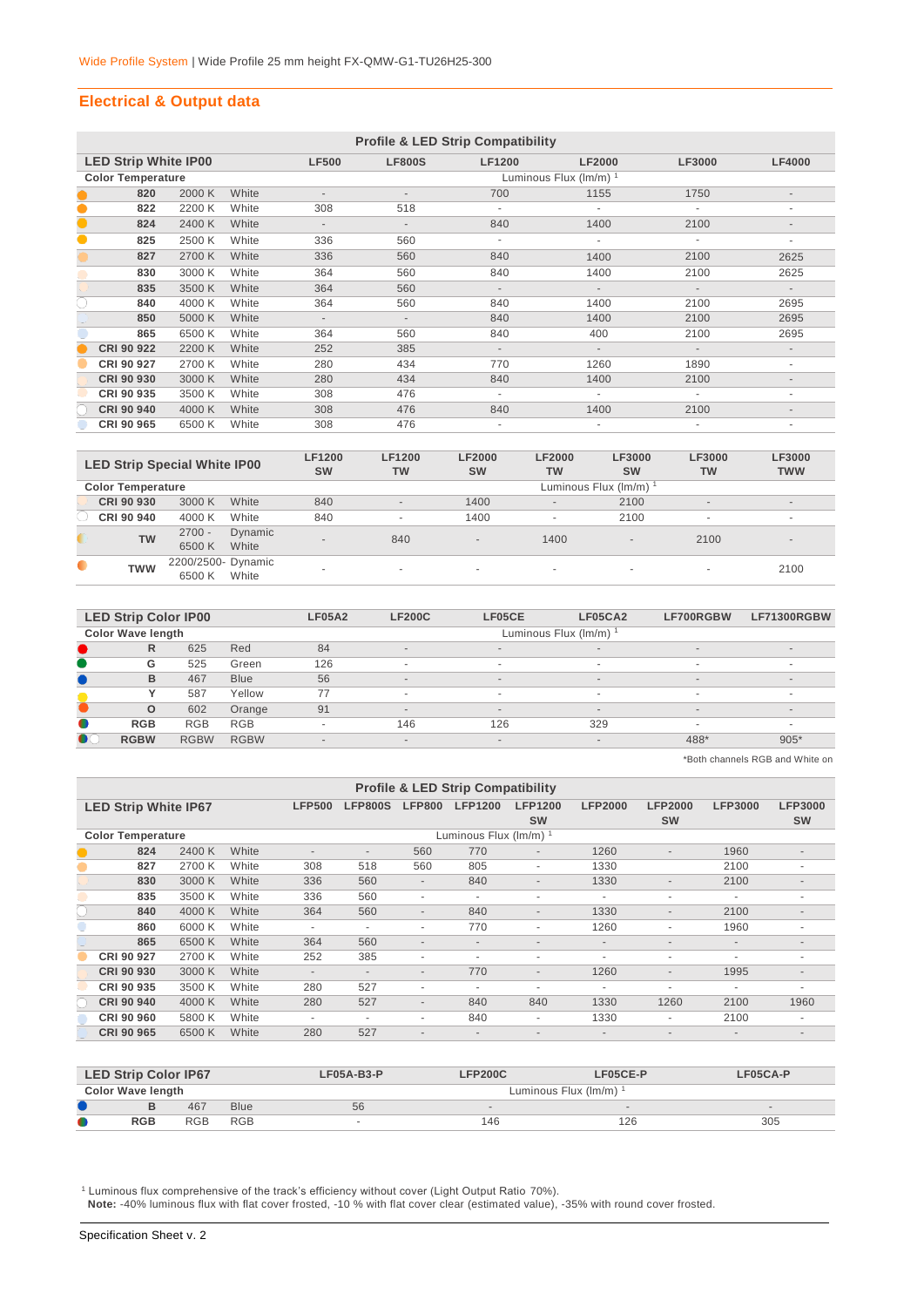## **Thermal compatibility**

| <b>IP00 LED strip</b>                  | <b>White &amp; Special White</b> |                                             |                                             |                                      |               | <b>Tunable White</b>       |                                |              |                             | Color                                               |                             |                              |
|----------------------------------------|----------------------------------|---------------------------------------------|---------------------------------------------|--------------------------------------|---------------|----------------------------|--------------------------------|--------------|-----------------------------|-----------------------------------------------------|-----------------------------|------------------------------|
|                                        | <b>LF500</b><br><b>LF800S</b>    | <b>LF1200</b><br><b>LF1200</b><br><b>SW</b> | <b>LF2000</b><br><b>LF2000</b><br><b>SW</b> | LF3000<br><b>LF3000</b><br><b>SW</b> | <b>LF4000</b> | <b>LF1200</b><br><b>TW</b> | <b>LF2000</b><br><b>TW</b>     | LF3000<br>TW | <b>LF3000</b><br><b>TWW</b> | <b>LF05A2</b><br>LF05CA2<br>LF05CE<br><b>LF200C</b> | <b>LF700</b><br><b>RGBW</b> | <b>LF1300</b><br><b>RGBW</b> |
| <b>Mounting condition</b>              |                                  |                                             |                                             |                                      |               |                            | Maximum Ambient Temperature °C |              |                             |                                                     |                             |                              |
| <b>Alternative</b><br>Surface mounting | 50                               | 50                                          | 50                                          | 40                                   | 40            | 50                         | 50                             | 35           | 30                          | 50                                                  | 50                          | 50                           |
| Recessed mounting                      | 50                               | 50                                          | 40                                          | 35                                   | 35            | 50                         | 40                             | 25           | 25                          | 50                                                  | 50                          | 50                           |

| IP67 LED strip            |                   |                                 | Color                                               |                                    |                                    |                                         |          |  |  |  |  |
|---------------------------|-------------------|---------------------------------|-----------------------------------------------------|------------------------------------|------------------------------------|-----------------------------------------|----------|--|--|--|--|
|                           |                   | <b>LFP500</b><br><b>LFP800S</b> | <b>LFP800</b><br><b>LFP1200</b><br><b>LFP1200SW</b> | <b>LFP2000</b><br><b>LFP2000SW</b> | <b>LFP3000</b><br><b>LFP3000SW</b> | $LFO5A-P$<br>LF05CE-P<br><b>LFP200C</b> | LF05CA-P |  |  |  |  |
| <b>Mounting condition</b> |                   |                                 | Maximum Ambient Temperature °C                      |                                    |                                    |                                         |          |  |  |  |  |
| maria                     | Surface mounting  | 50                              | 50                                                  | 40                                 | 30                                 | 50                                      | 40       |  |  |  |  |
| man                       | Recessed mounting | 50                              | 50                                                  | 35                                 | 25                                 | 50                                      | 35       |  |  |  |  |

The tables report the maximum recommended ambient temperature for the Wide profile 25 mm height in combination with IP00 and IP67 LED strips in case of surface or recessed mounting condition. In these conditions the expected Tc of LED strip is the maximum allowed. **Note:** the table is for application evaluation only; always ensure that Tc do not exceed the maximum allowed value. For further information contact our support service at flex-support@osram.com

## **Visibility of LED spots**

| <b>IP00 LED strip</b>                           |              |               | White & Special White                                     |                                                       | <b>Tunable White</b>                                                      |                                                     |  |                      |
|-------------------------------------------------|--------------|---------------|-----------------------------------------------------------|-------------------------------------------------------|---------------------------------------------------------------------------|-----------------------------------------------------|--|----------------------|
|                                                 | <b>LF500</b> | <b>LF800S</b> | <b>LF1200</b><br><b>LF2000</b><br>LF3000<br><b>LF4000</b> | <b>LF1200SW</b><br><b>LF2000SW</b><br><b>LF3000SW</b> | <b>LF1200TW</b><br><b>LF2000TW</b><br><b>LF3000TW</b><br><b>LF3000TWW</b> | <b>LF05A2</b><br>LF05CA2<br>LF05CE<br><b>LF200C</b> |  | LF700RGBW LF1300RGBW |
| <b>Covers</b>                                   |              |               |                                                           |                                                       | Maximum Ambient Temperature °C                                            |                                                     |  |                      |
| <b>Flat frosted cover</b><br>FX-QMW-G1-CFDB-300 |              |               |                                                           |                                                       |                                                                           |                                                     |  |                      |
| Flat clear cover<br>FX-QMW-G1-CFTP-300          | $\bullet$    |               | ۰                                                         | ٠                                                     | $\bullet$                                                                 |                                                     |  |                      |
| Round frosted cover<br>FX-QMW-G1-CRD-300        |              |               |                                                           |                                                       |                                                                           |                                                     |  |                      |

| IP67 LED strip                                  |               |                | <b>White &amp; Special White</b>                  |                                                          |                                        | Color     |   | . |
|-------------------------------------------------|---------------|----------------|---------------------------------------------------|----------------------------------------------------------|----------------------------------------|-----------|---|---|
|                                                 | <b>LFP500</b> | <b>LFP800S</b> | <b>LF1200</b><br><b>LFP2000</b><br><b>LFP3000</b> | <b>LFP1200SW</b><br><b>LFP2000SW</b><br><b>LFP3000SW</b> | LF05CA-P<br>LF05CE-P<br><b>LFP200C</b> | $LF05A-P$ | ۰ | . |
| <b>Covers</b>                                   |               |                |                                                   | Maximum Ambient Temperature °C                           |                                        |           |   |   |
| <b>Flat frosted cover</b><br>FX-QMW-G1-CFDB-300 |               |                |                                                   |                                                          |                                        |           |   | . |
| Flat clear cover<br>FX-QMW-G1-CFTP-300          |               |                | ●                                                 | ٠                                                        |                                        |           |   |   |
| Round frosted cover<br>FX-QMW-G1-CRD-300        |               |                |                                                   |                                                          |                                        |           |   |   |

LINEARlight FLEX® LED strips in system combination with profiles and covers – Visibility of LED spots.

Front view from observing point: < 1.5m,<br>size: not to scale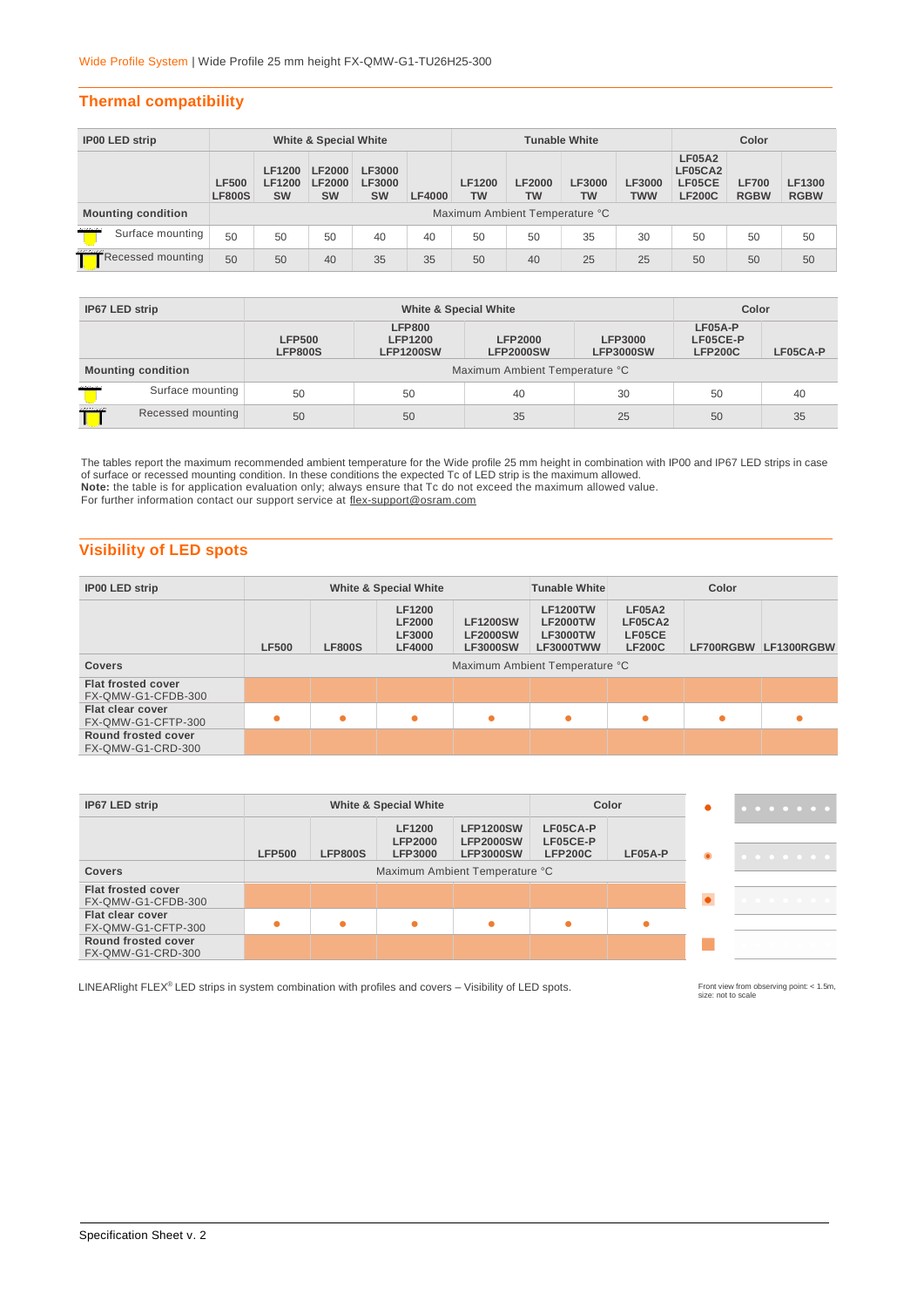### **Technical drawings**





Plastic flat end cap FX-QMW-G1-EFGP-TU26H25 Order code 4052899450240



Plastic round end cap (to be used in combination with flat end cap FX-QMW-G1-EFGP-TU26H25) FX-QMW-G1-ERGP-DIV1 Order code 4052899999824



Mounting spring metal FX-QMW-G1-SMME-DIV1 Order code 4052899446830



Mounting bracket FX-QMW-G1-BGPL-DIV Order code 4052899999800



Tiltable mounting bracket (moving 90°) ADJUSTABLEWIDEBRACKET Order code 4052899600669